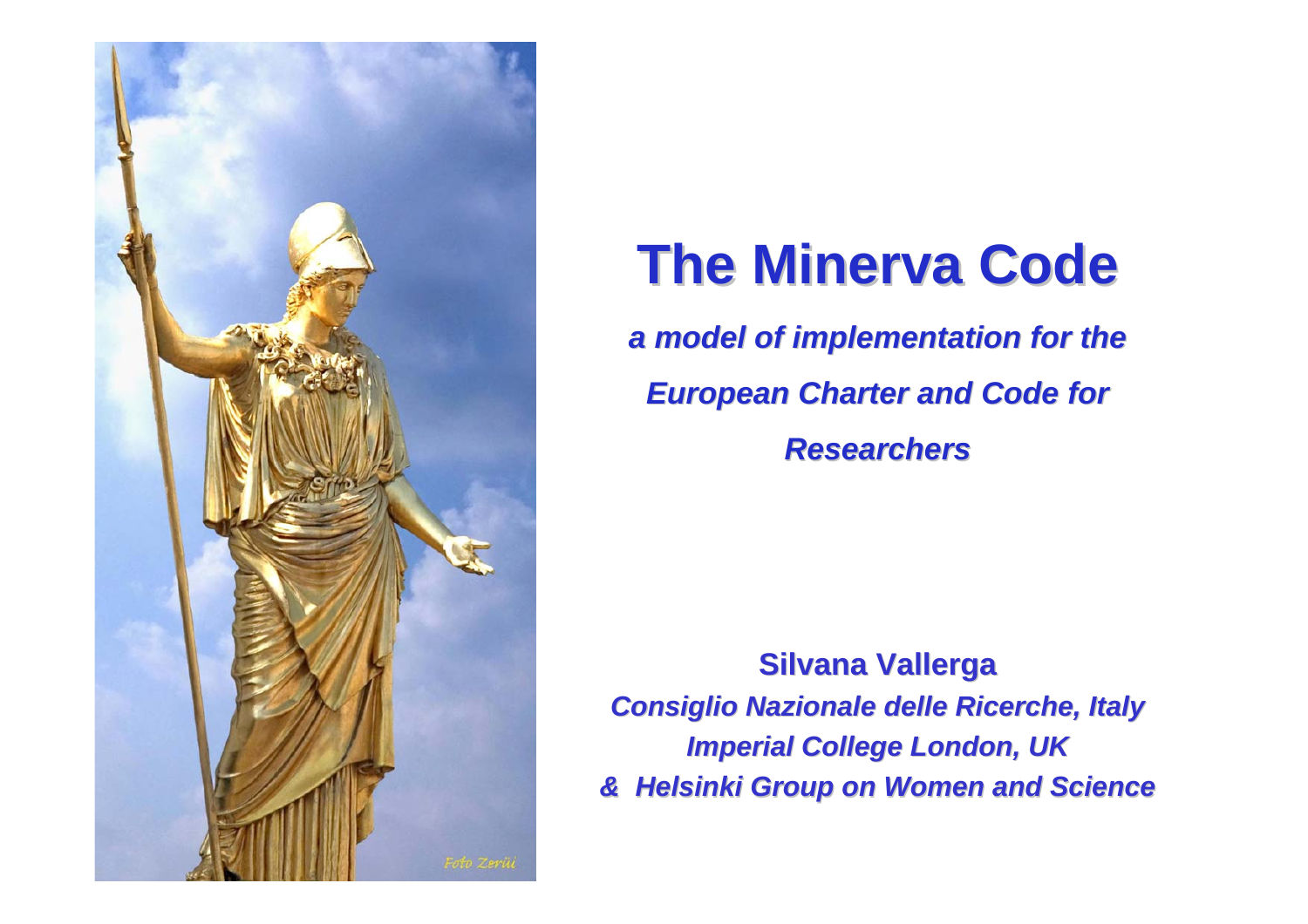## the challenge

fairer deal for the best talents in science recruitment procedures and career appraisal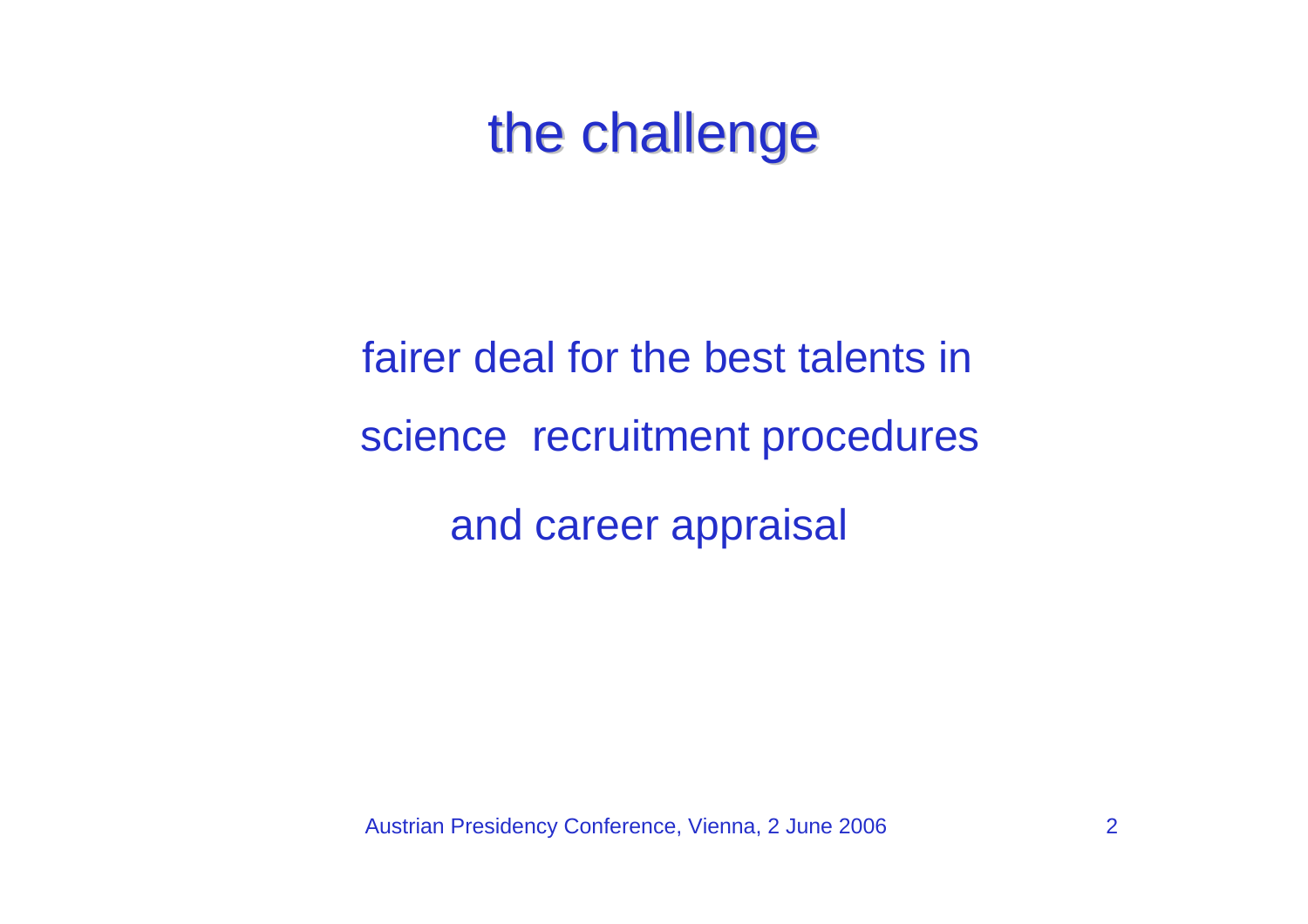## Case study 1: recruitment of researchers at the *Swedish Medical Research Council Swedish Medical Research Council*

Wennerås & Wold, Nature 347, 341-343 (1997)

#### *Result of the analys Result of the analysis of the evaluation reports of the evaluation reports*

- evaluation of the scientific merit dependent on gender
- qualifications of men over evaluated with respect to women's qualifications

### *Rating of the criteria of evaluation*

- 1. scientific excellence
- 2. links with evaluators
- 3. gender male

#### *Fate for the authors of the study Fate for the authors of the study*

Wennerås and Wold never got a position at the SMRC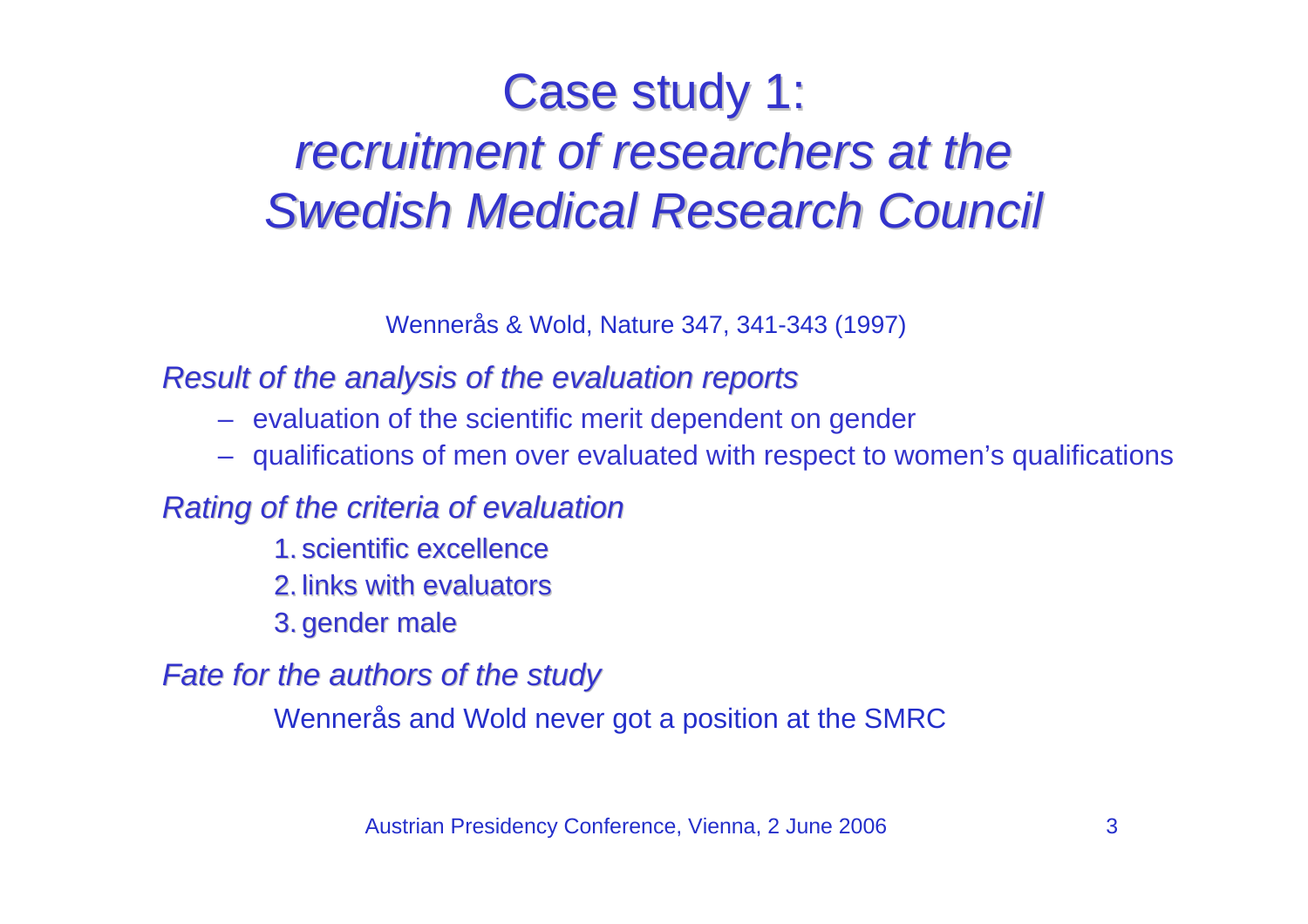## 2000 ETAN report: good practice 2000 ETAN report: good practice

- **use fair selection and recruitment practices: use fair selection and recruitment practices: all posts to be advertised, all posts to be advertised, job/personal specifications to be provided job/personal specifications to be provided**
- evolve more transparent methods of assessing merit, quality and productivity
- end the use of patronage to fill posts and jobs tailored to fit particular candidates
- $\bullet$ • encourage women to apply for research fellowships and senior posts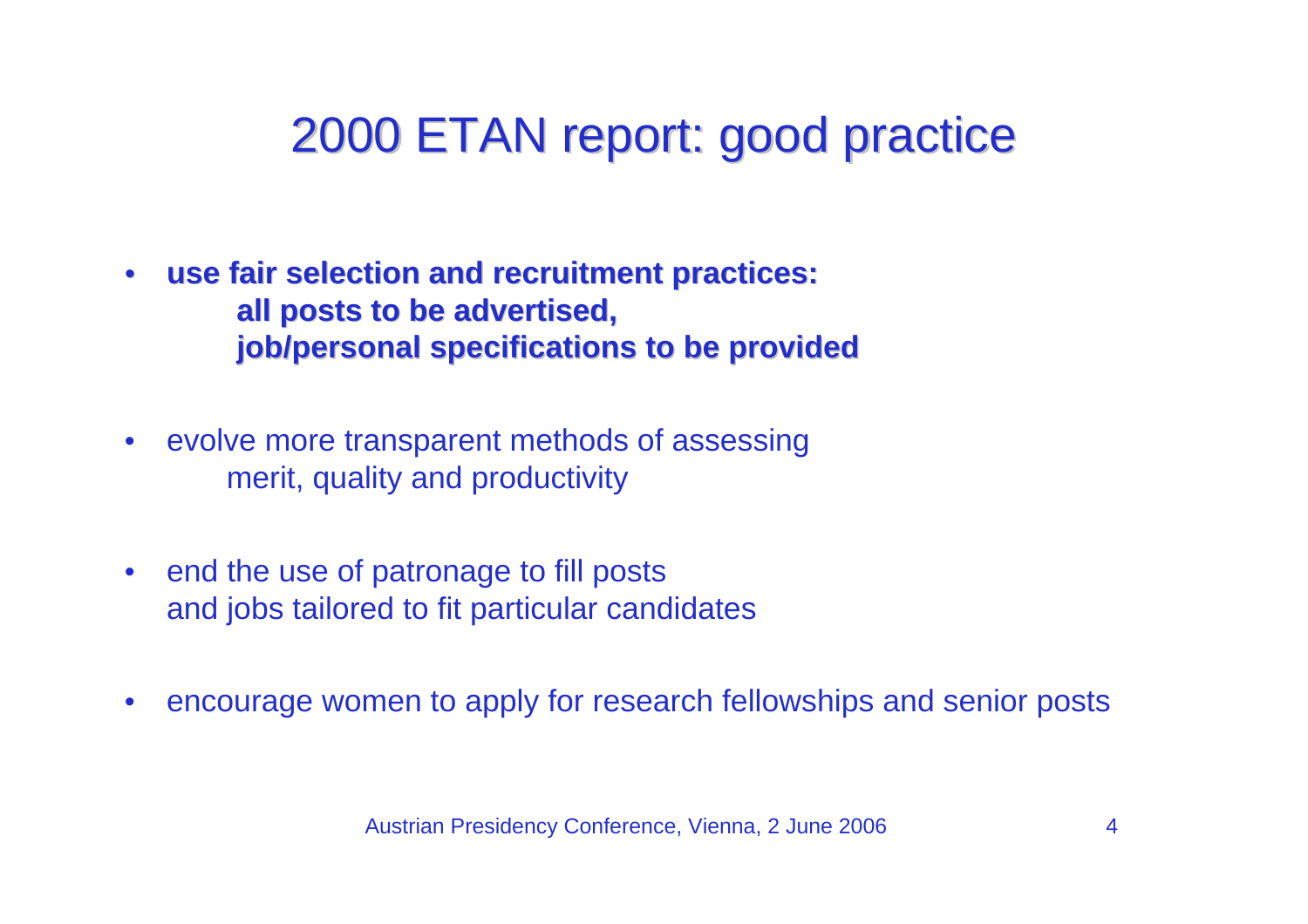### Case study 2: *Women in the EC Framework Programme Women in the EC Framework Programme data from FP4 - Programme MAST*

*Data for co-ordinators* 

- proposals submitted by of women 12%
- rate of success for women's proposals 80%
- rate of success for men's proposals 25%

*but women co-ordinators have lower academic positions*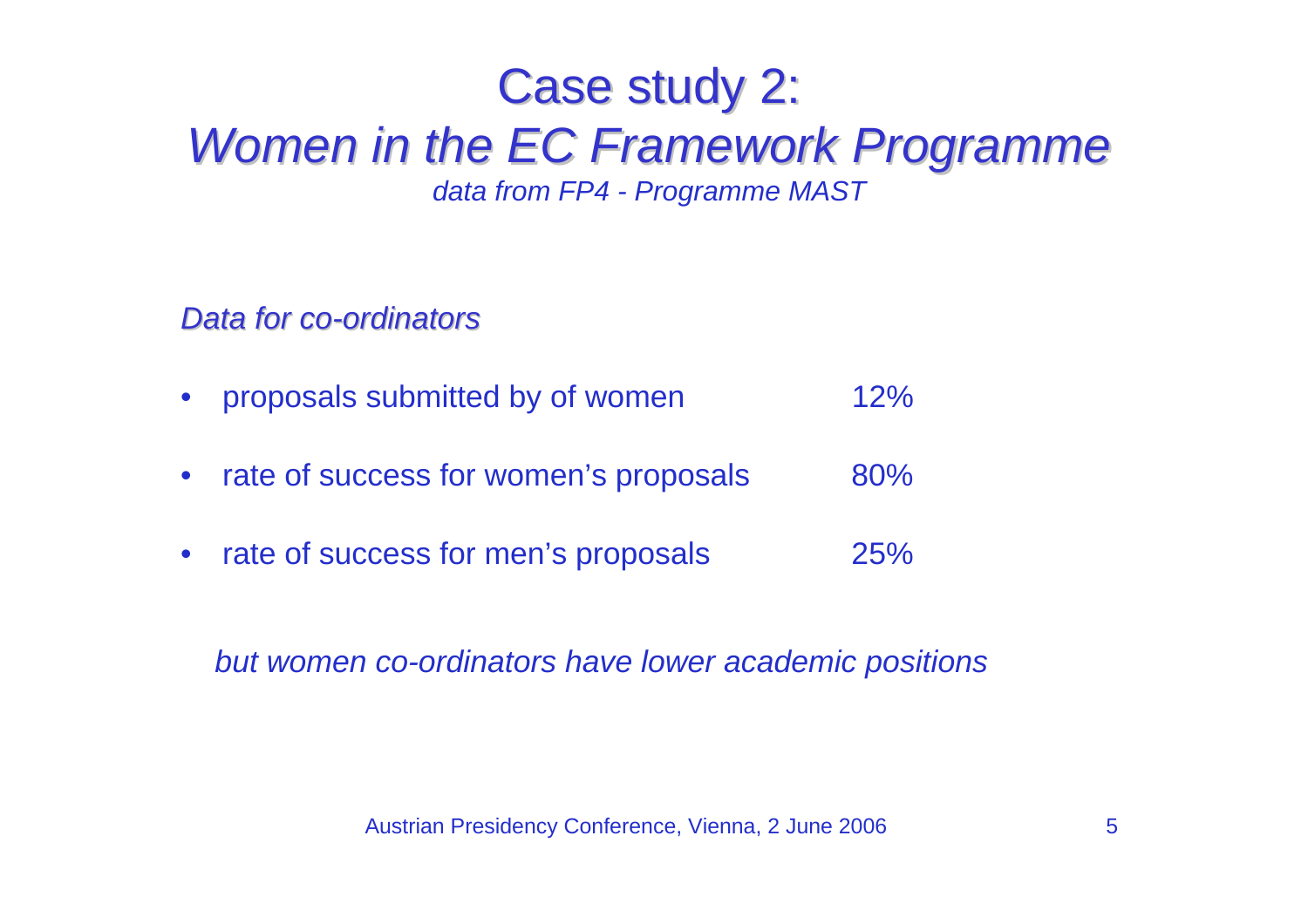# **Decisions in Europe**

- $\bullet$ Communication of the Commission
	- "Women and Science, to mobilize women to enrich the European research", 1999
- $\bullet$ Council resolutions
	- "Women and Science", 1999
	- "Science and Society" & "Women in Science" 2001
- $\bullet$ Parliament resolutions
	- PE 284.656 on the Communication of the Commission
	- PE 297.122 on the Communication of the Commission to the Council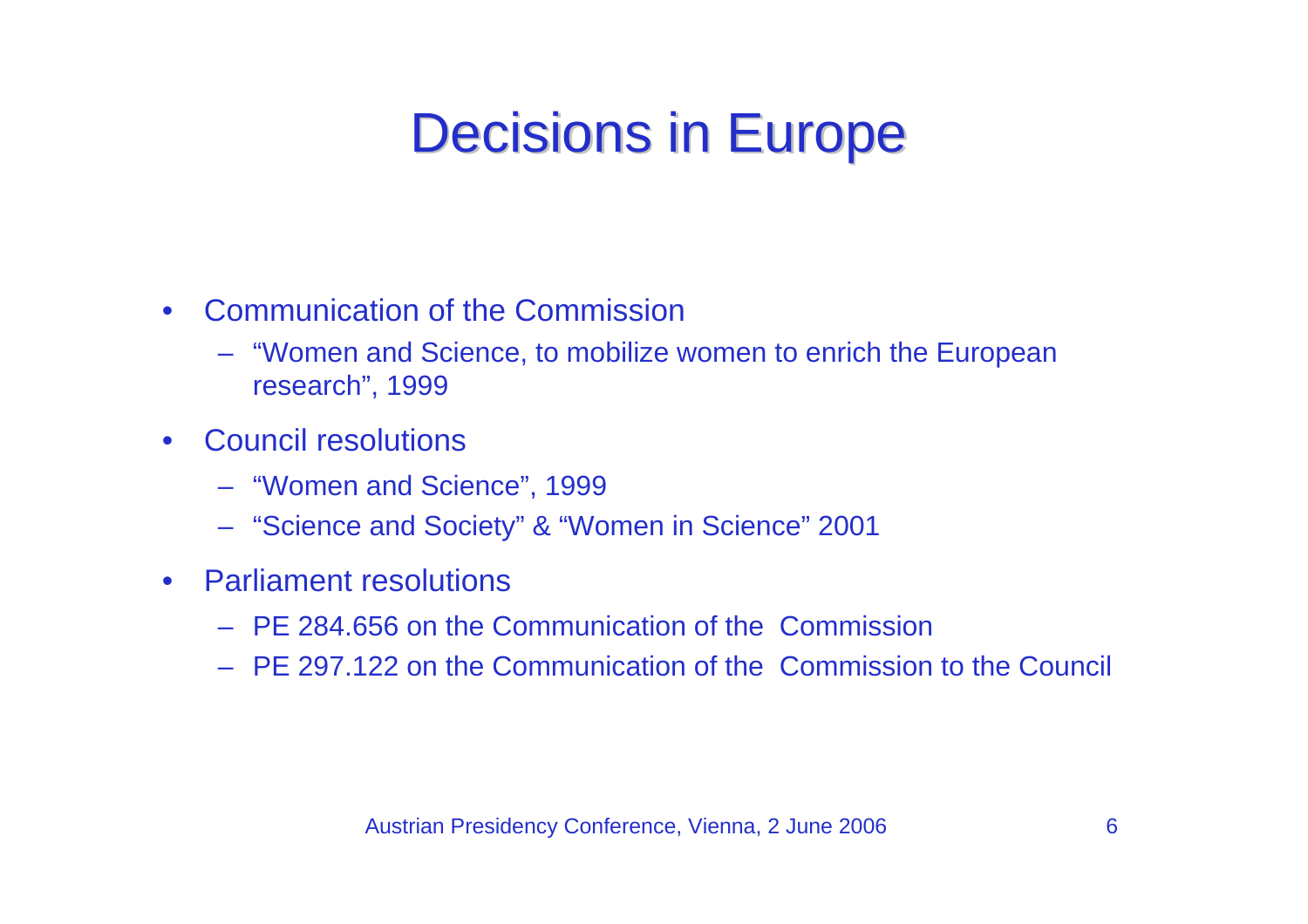# **Actions**

• structural

– establishment of the Unit Women and Science in DG Research

 $\bullet$ political

– establishment of the Helsinki Group on Women and Science

- programmatic
	- Science and Society in the 6<sup>th</sup> Framework Programme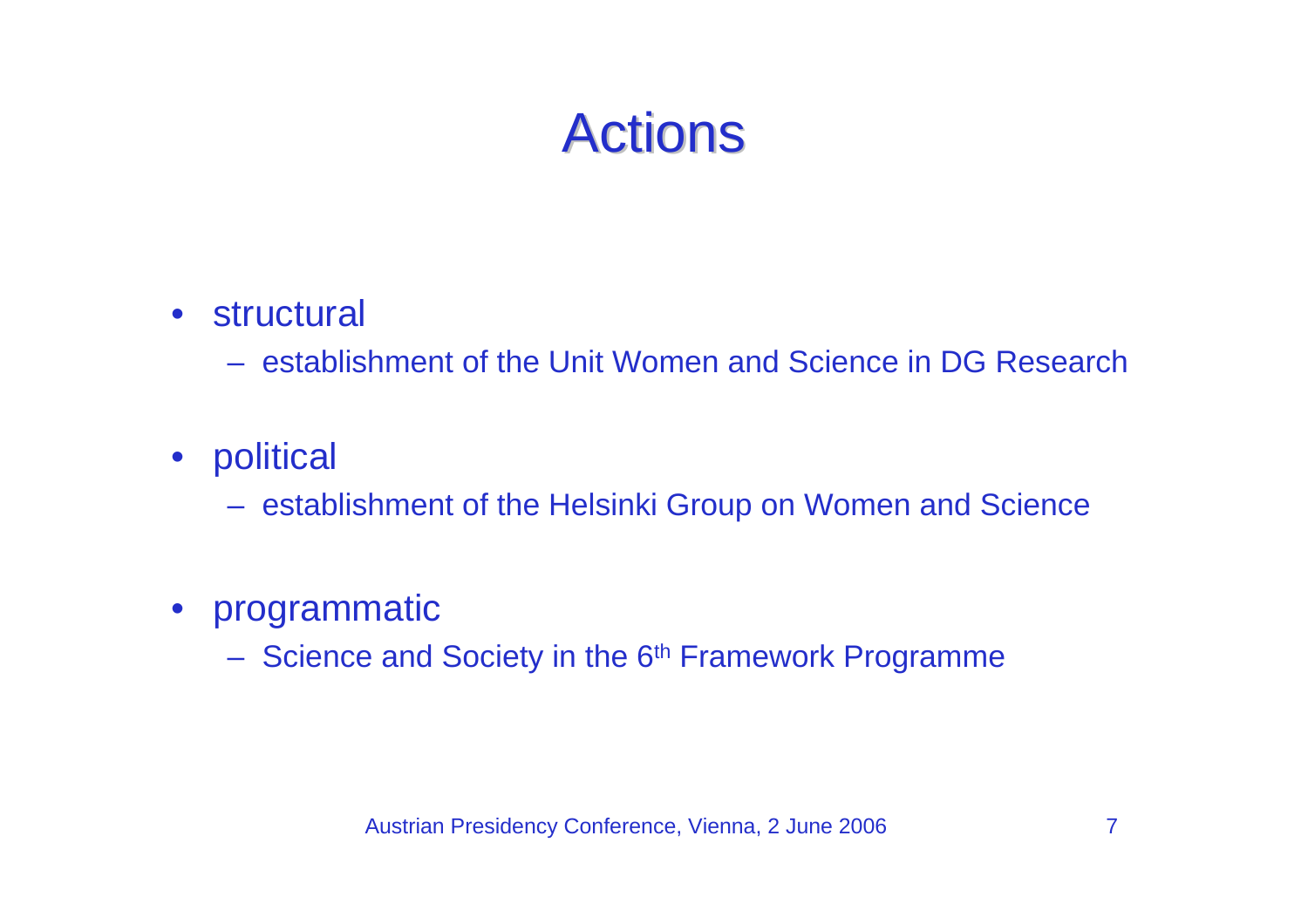## Helsinki Group on Women and Science

*First meeting in Helsinki 1999* 

- $\bullet$ Objective: enhance the participation of women
	- in doing research
	- in managing research
	- in planning research policy
- 2 representatives per country
	- to give advice to the EC on actions to reach the objective
	- to collect national data
	- to promote the European initiative at national level
	- to exchange experience and bench-marking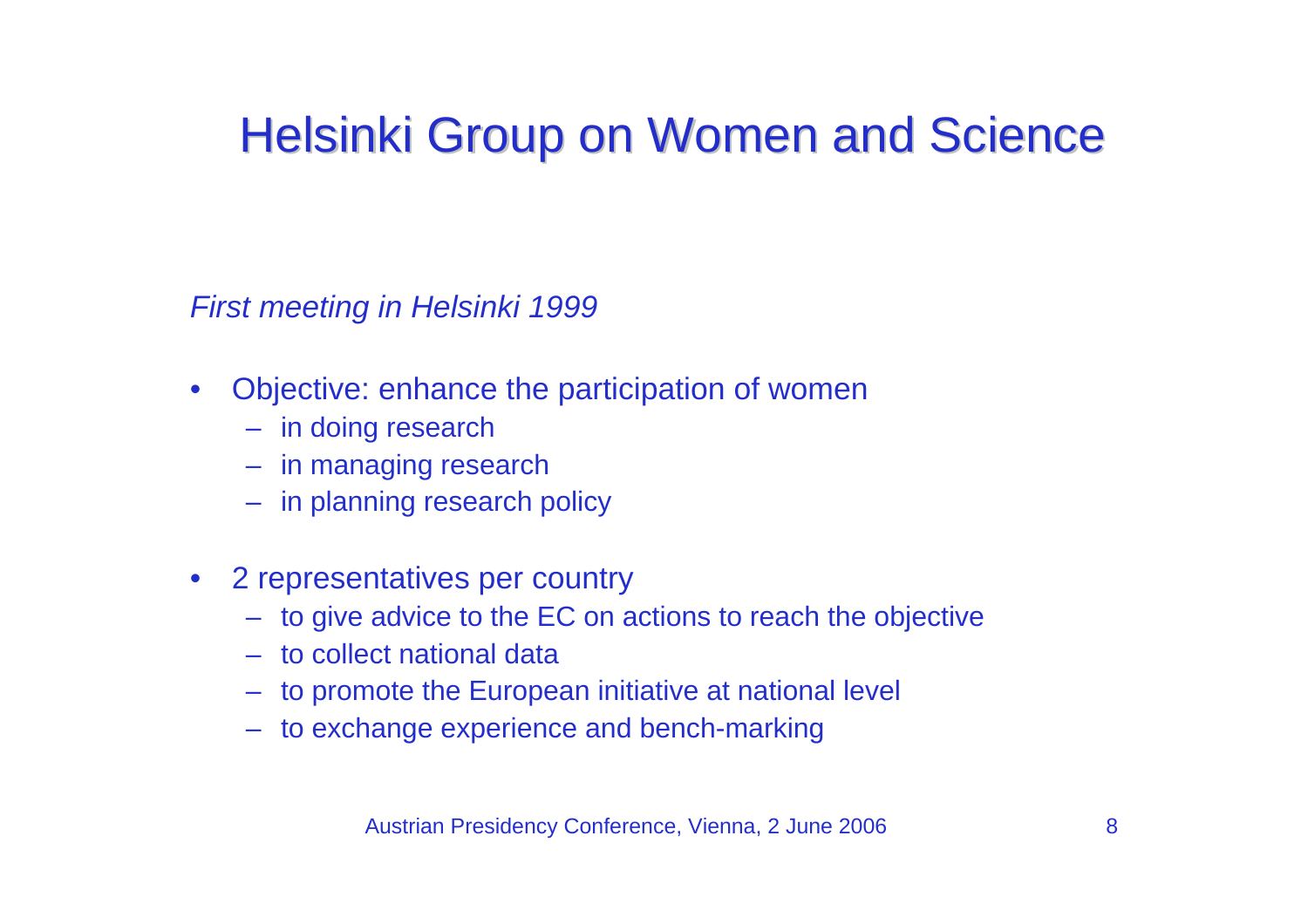# Women in Science, EU 25

### EC SHE Figures, 2003

|           |                                                 | Women | Men |
|-----------|-------------------------------------------------|-------|-----|
| $\bullet$ | <b>Graduates</b>                                | 58%   | 42% |
| $\bullet$ | <b>PhD</b>                                      | 41%   | 59% |
|           | • Level 3 (researcher)                          | 40%   | 60% |
|           | • Level 2 (associate prof /senior researcher)   | 32%   | 68% |
|           | • Level 1 (full professor/director of research) | 14%   | 86% |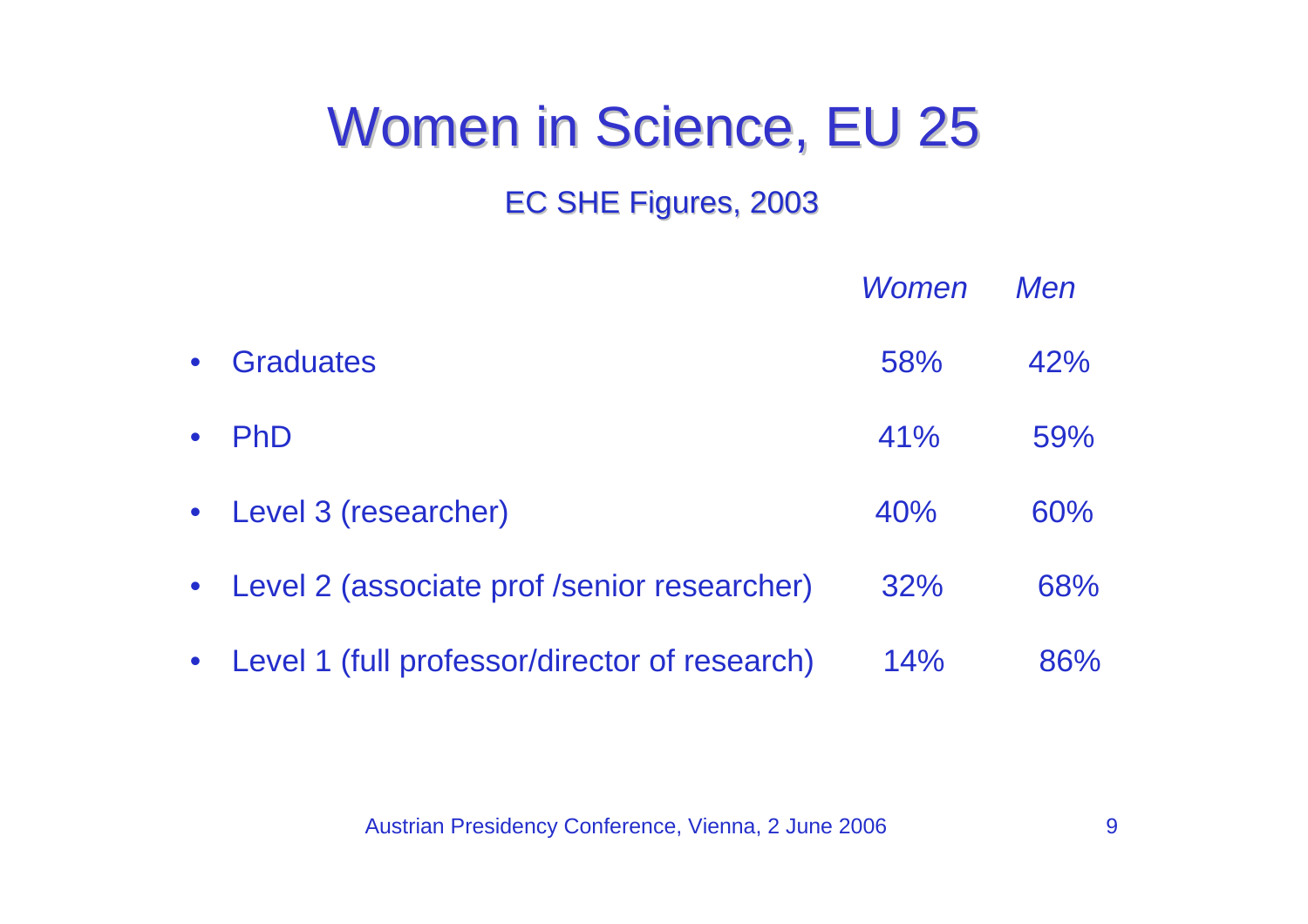### 2005: European Charter for Researchers & 2005: European Charter for Researchers & Code of Conduct for the Recruitment of Researchers

"The Code of Conduct for the Recruitment of Researchers aims to improve recruitment, **to make selection procedures fairer and m ore t ransparent ansparent** and proposes different means of judging merit:

Merit should not just be measured on the number of public ations but on a wider range of evaluation criteria, such as teaching, supervision, teamw ork, knowledge transfer, management and public awareness activities."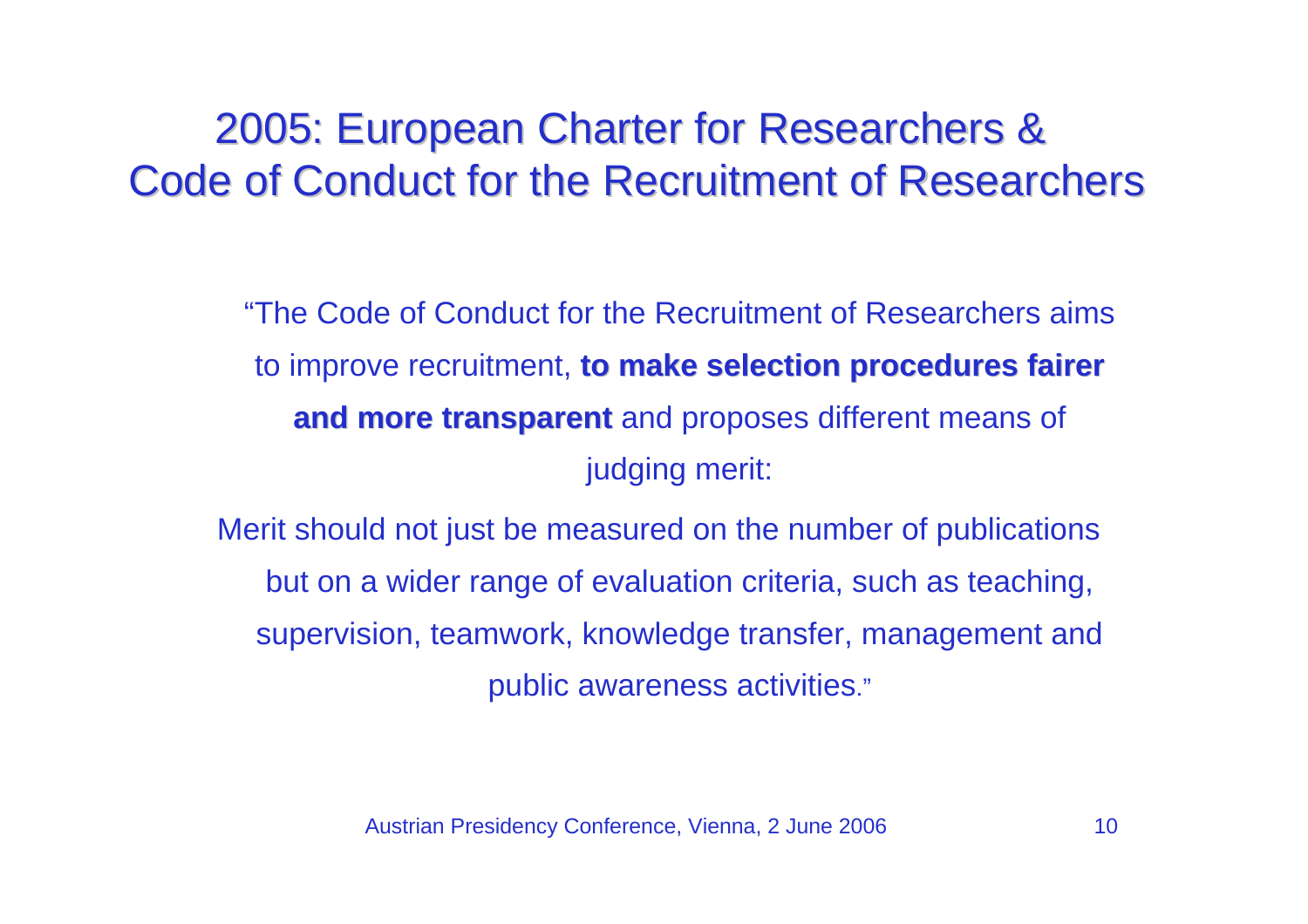### Improve fairness and transparency

### *Elements Elements*

- advertisement of posts
- candidates
- evaluation board
- criteria
- instruments
- environment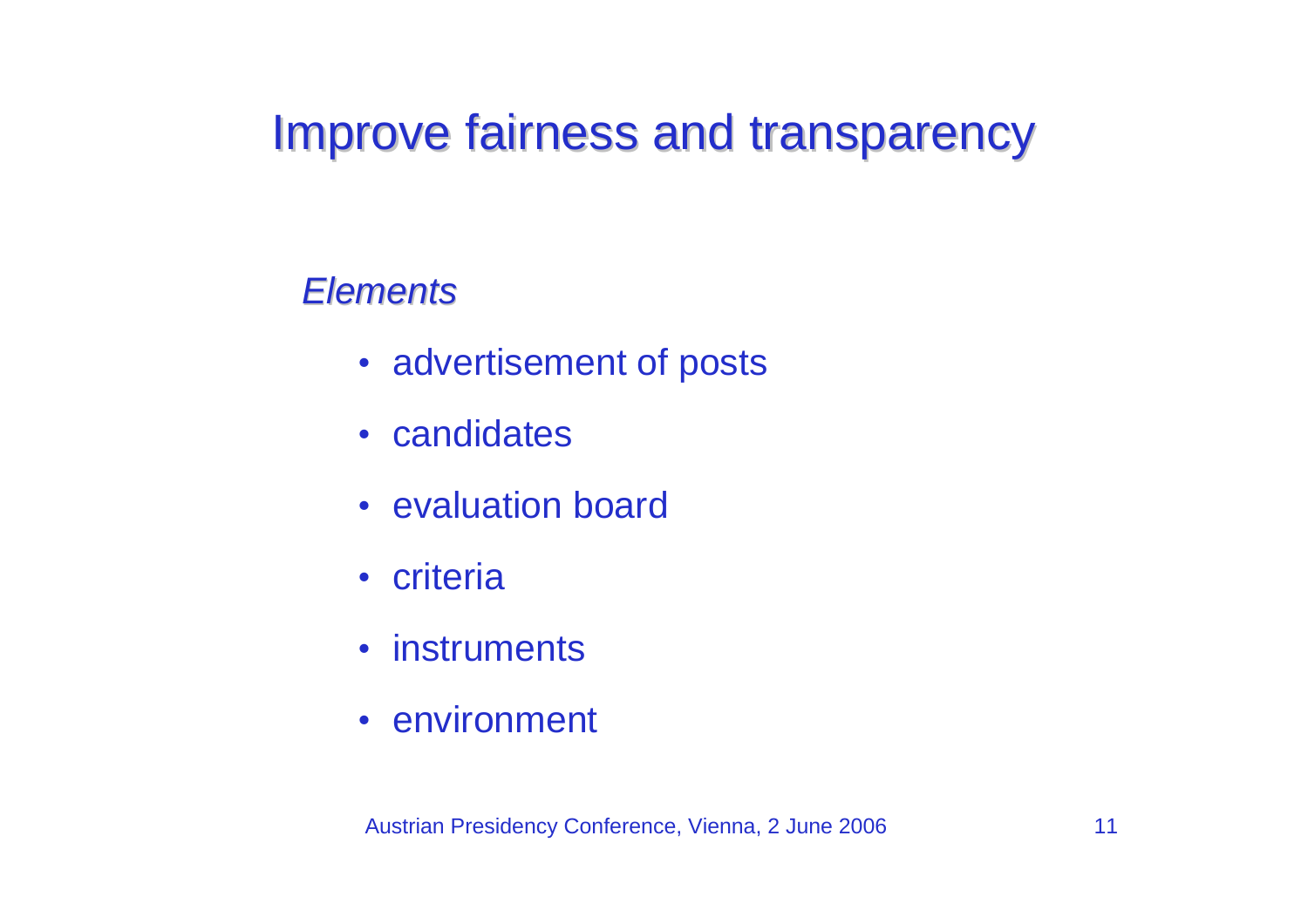# evaluation of students

- $\bullet$ candidates *students*
- $\bullet$ evaluation board *professors*
- •
- 
- environment *fully open*

criterion *knowledge of the subject* 

• instruments *written/oral examination* 

*Evaluation is transparent for student graduation* 

*58% of graduates are women*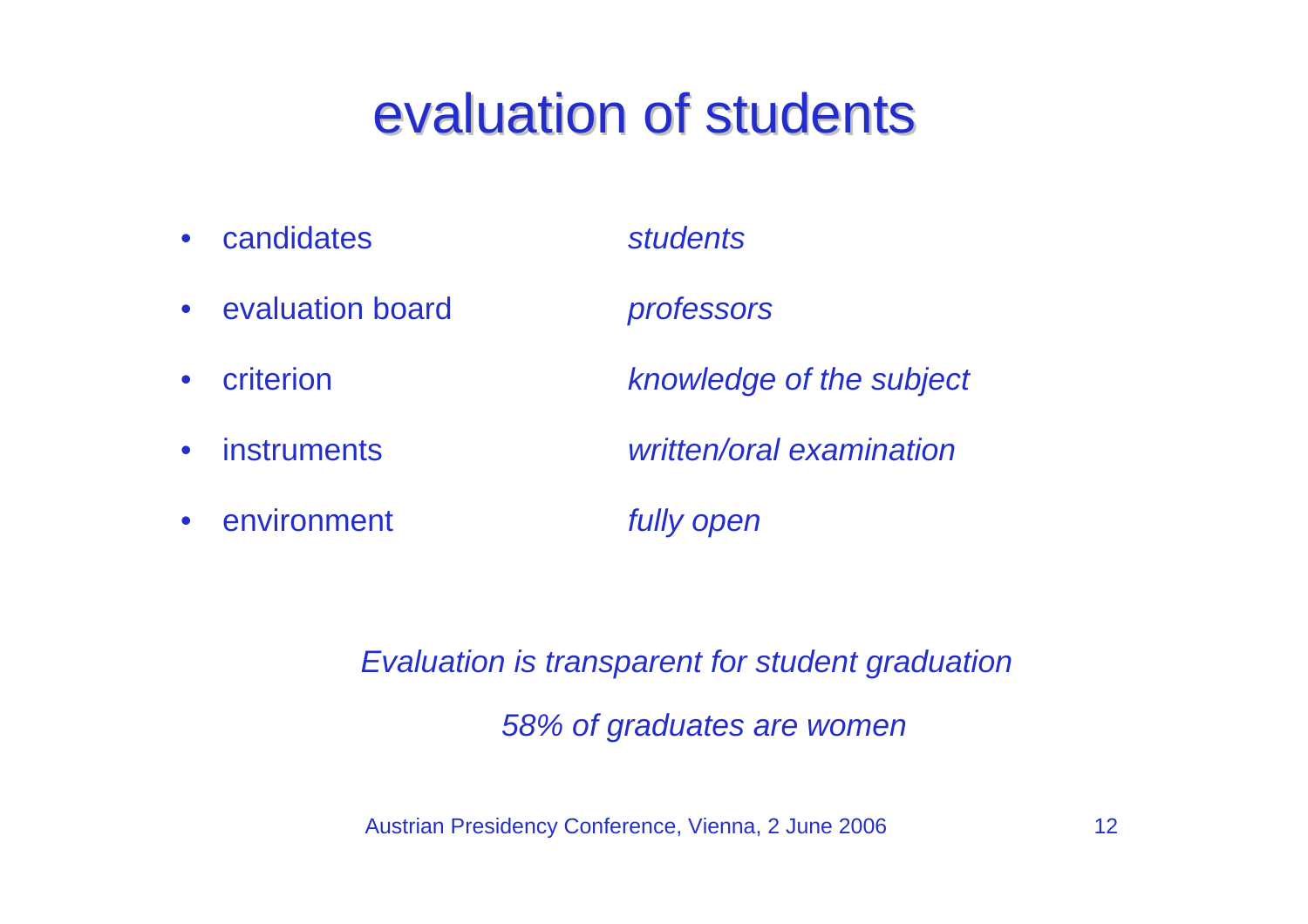# evaluation at level 3

- $\bullet$ candidates *graduates/ doctorates*
- evaluation board
- $\bullet$
- 
- environment *partly open*

appointed by the institution criteria *mainly decided by the board*  • instruments *CV, references*,*written/oral examination* 

*Evaluation is partly transparent at level 3* 

*40% of recruits are women*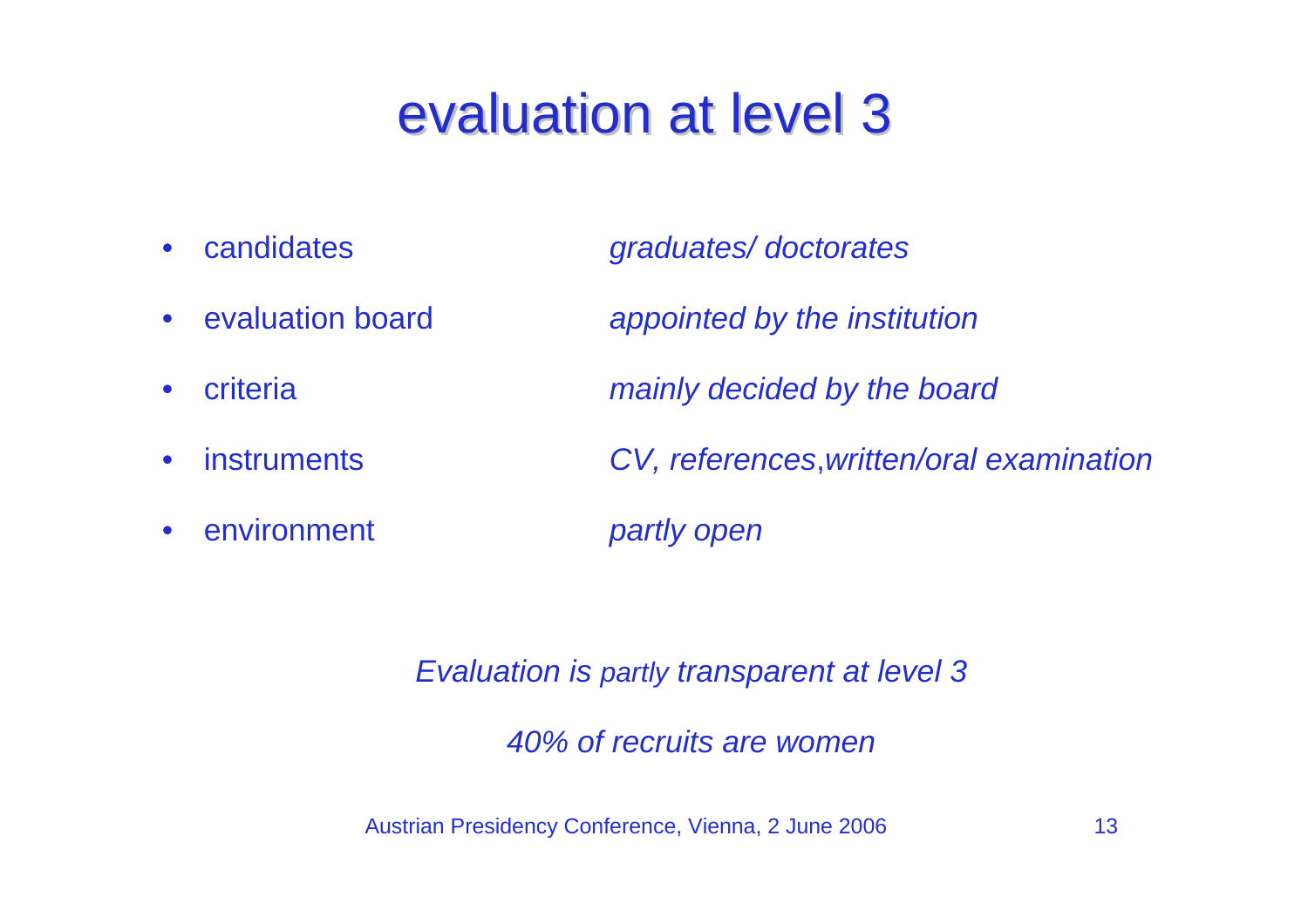# evaluation at level 2

candidates *researchers* 

- candidates
- •
- $\bullet$
- 
- environment *only partly*

appointed by the *institution* criteria *mainly decided by the board*  • instruments *CV, references*, *oral examination* 

only partly open

*Evaluation is only partly transparent at level 2* 

*32% of recruits are women*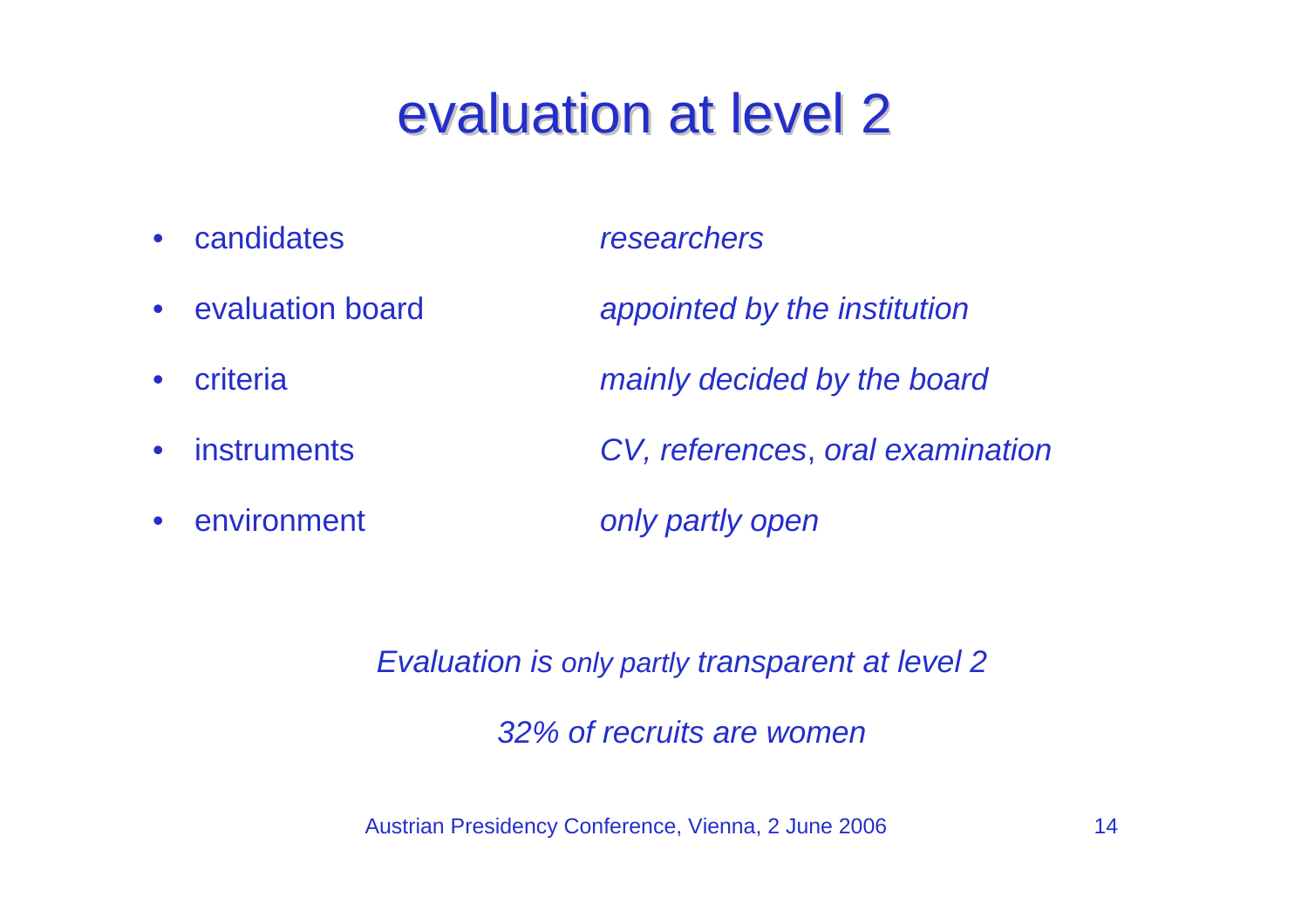# evaluation at level 1

candidates *associates* 

- •
- •
- $\bullet$
- instruments *CV, references*
- environment *closed*

appointed by the institution criteria *decided by the board* 

*Evaluation is not transparent at level 1* 

*14% of recruits are women*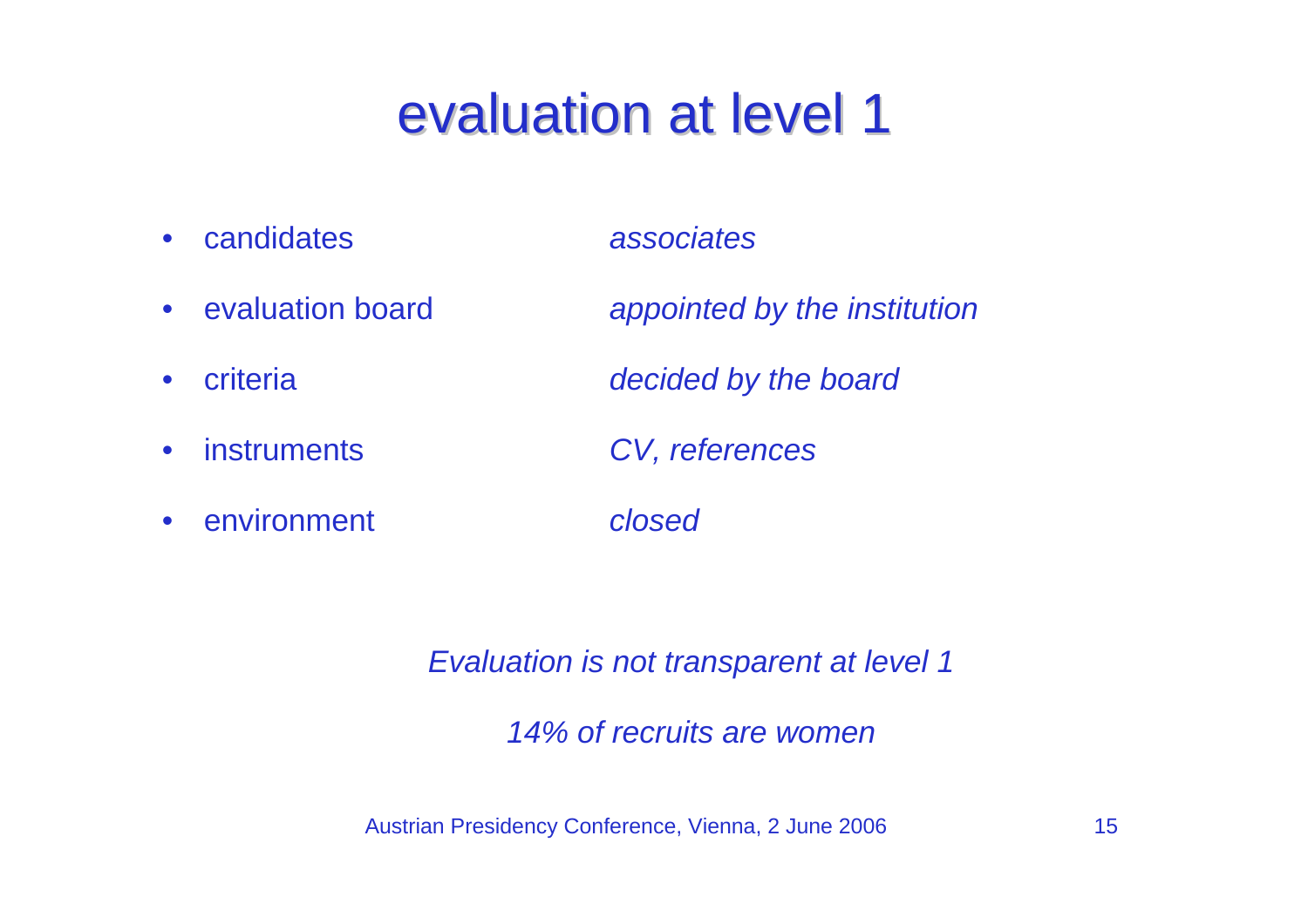## Case study 3: *post of director of research at of director of research at Italian National Research Council Italian National Research Council*

Court appeal against CNR,1999

### *Process of evaluation Process of evaluation*

- the evaluation panel defined clear evaluation criteria
- the qualifications of the winner were over-evaluated
- the qualifications of another candidate were under-evaluated

### *Appeal to court Appeal to court*

– for incorrect decision of the evaluation board

### **Decision of the court**

– the evaluation board **must** apply correctly its own criteria

### *Outcome Outcome*

- CNR revised their decision, selecting the better qualified candidate
- the rejected but better-qualified candidate is now Director of Research
- she subsequently received the Minerva Award for achievements in science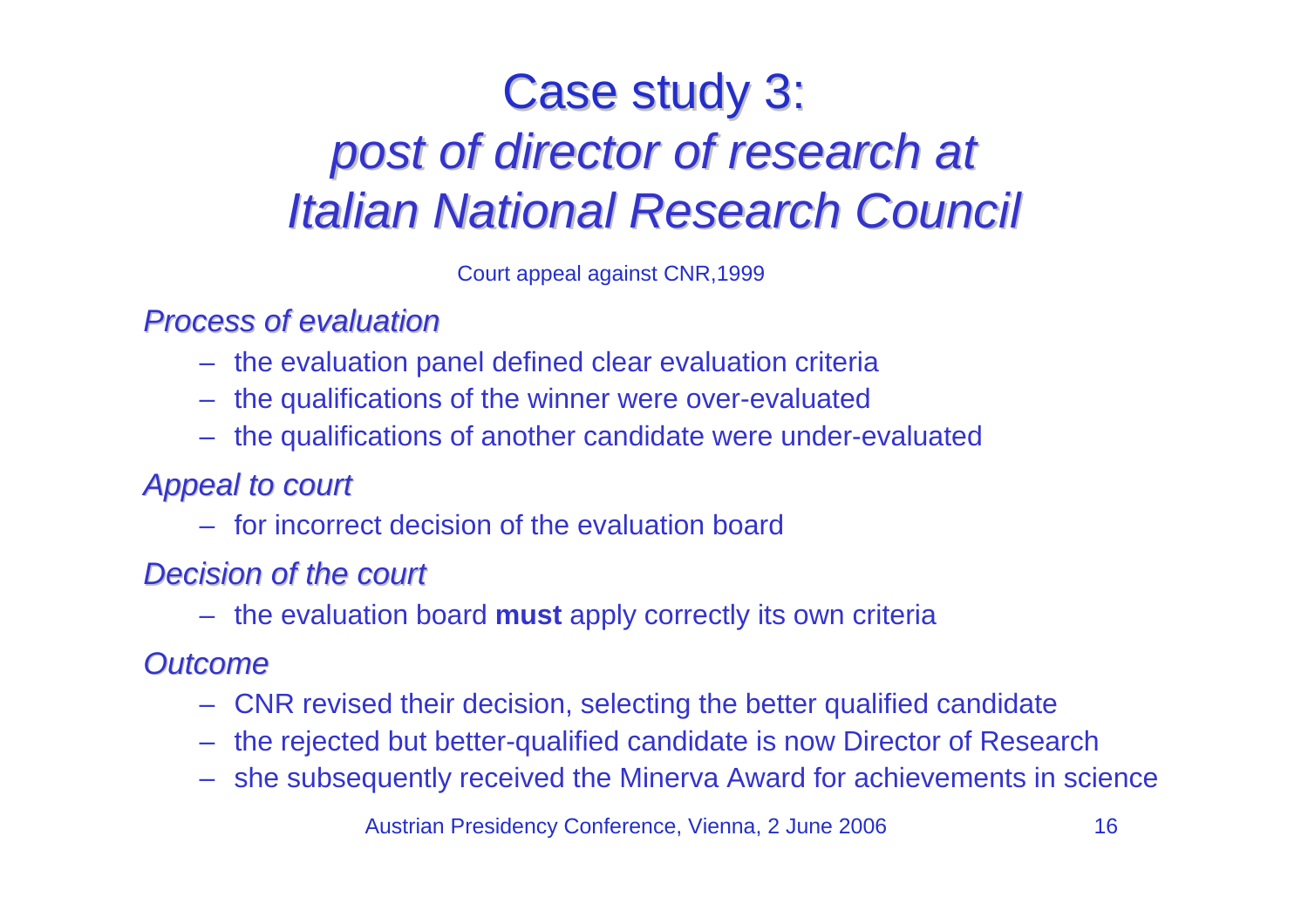### Improve fairness and transparency

• posts *public & timely advertisement*  • candidates *encourage the best to participate*   $\bullet$ evaluation board *qualified & independent*   $\bullet$ criteria *all known*  • instruments *verifiable*  • environment *open* 

### *a model for attracting and recruiting the best talents: the Minerva Code*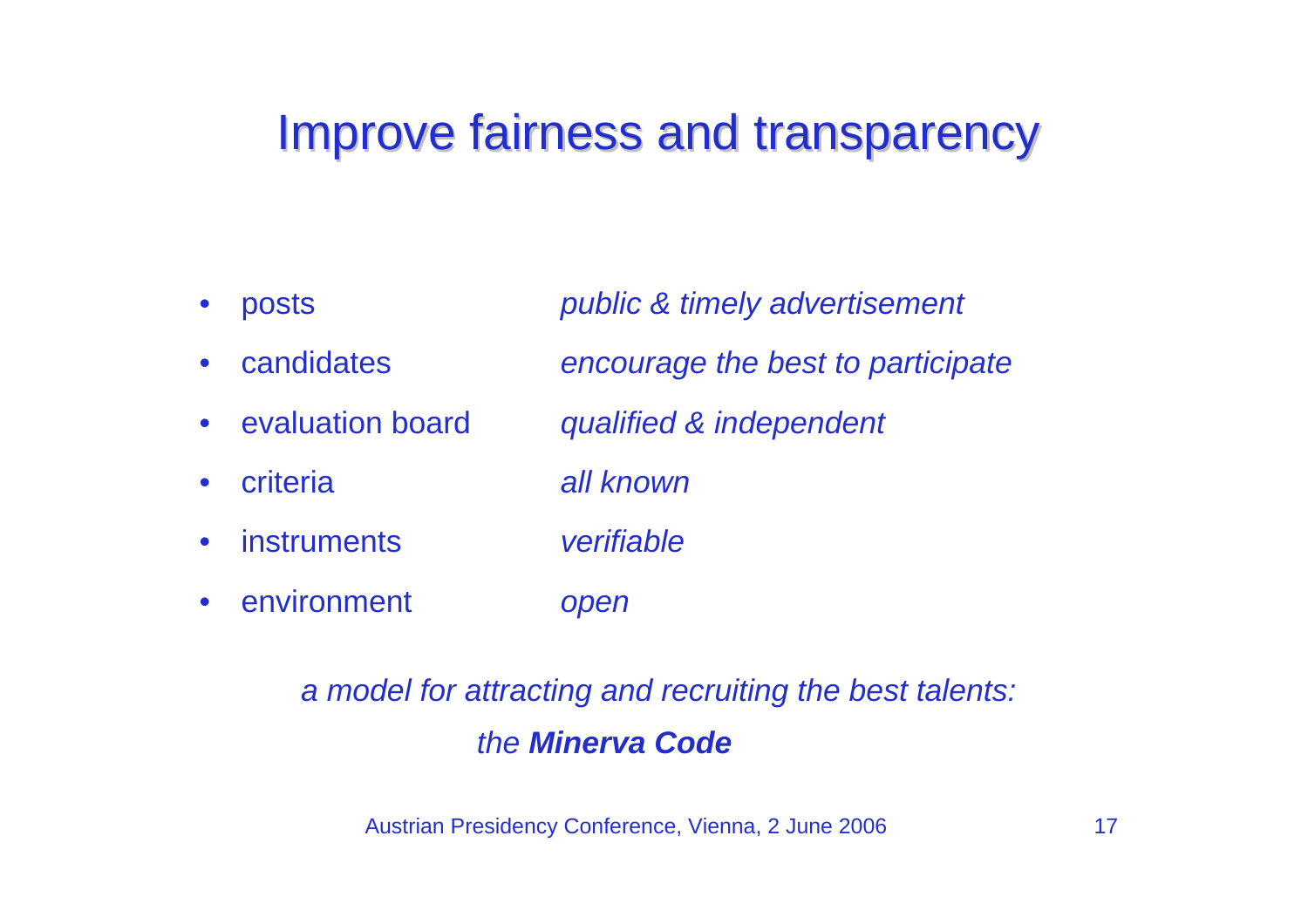## Minerva

*"… goddess of handicrafts, the professions, the arts, of wisdom, of righteousness, of military prowess and victory. She represented the intellectual and civilized side of war and the virtues of justice and skill.*"

*Encyclopædia Britannica*